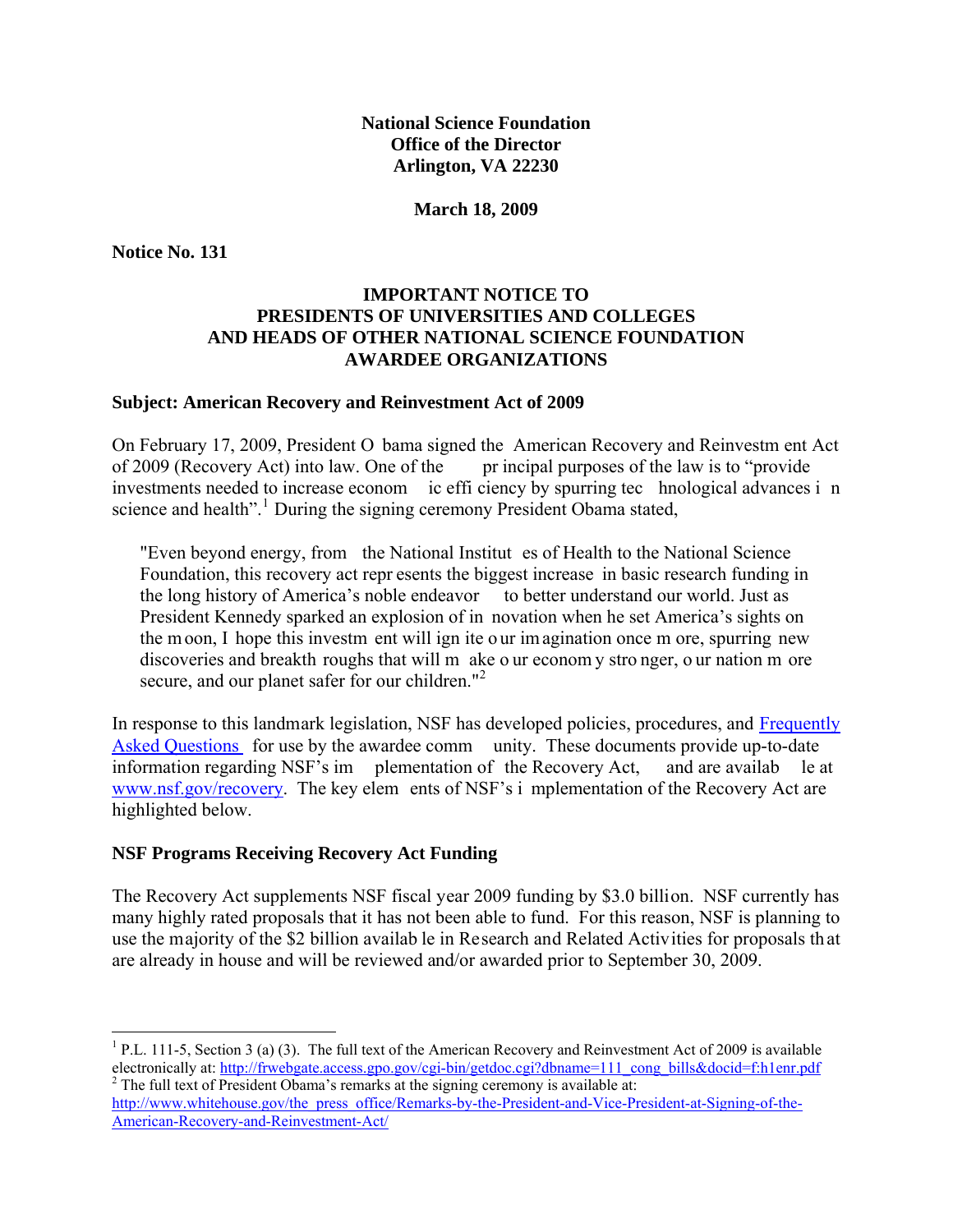The Foundation also expects to expeditiously award funds as specified in the Recovery Act for: the Math an d Science Partnership p rogram (funded at \$25 m illion); the Robert Noyce Teacher Scholarship Program (funded at \$6 0 m illion); the Majo r Research E quipment and Facilities Construction Account (funded at \$ 400 m illion); th e Acad emic Research Infrastru cture (ARI) program (funded at \$200 m illion); and the Scie nce Masters program , ( funded at \$15 m illion). Solicitations for these latter two programs will be posted this spring.

NSF will post a solicitation this spring for the Major Research Instrumentation Program (MRI) in order to m ake a sufficient num ber of awards to utilize the \$300 m illion p rovided in the legislation. The Foundation curren tly anticipates that no other solicitations will be posted that are solely in response to the Recovery Act.

# **Funding Prioritization**

NSF will ensure that Recovery Act funds are aw arded in a tim ely manner while maintaining its commitment to its established merit review processes.

In keeping with this, NSF's overall fra mework for Recove ry Act investm ents e mphasizes the following:

- All grants issued with Recovery Act funds will be standard grants with durations of up to 5 years. This approach will allow NSF to structure a sustainable portfolio.
- Funding of new Princip al Investigators and hi gh-risk, high-return research will be top priorities.

With the exception of the MRI, ARI and Scien ce Masters program s, the m ajority of proposals eligible for Recovery Act funding include those th at are already in house and will be reviewed and/or awarded prior to September 30, 2009.

NSF also will con sider proposals d eclined on or after October 1, 2008. The reversal of the e decision to decline must be based on both the h igh quality of the review s received on the in itial submission and the lack of available funding at the time the original decision was m ade. The cognizant program offi cer will contact the institu tion when a reversal is being considered by NSF. Specific procedu ral inform ation regard ing this new process is a vailable on the NSF Recovery website.

# **Special Award Conditions**

The Recovery Act mandates a significant level of transparency and accountability. The law and implementing guidance identify specific award c onditions for awards m ade with Recovery Act funding. Therefore, award notices w ill include special award conditions identifying the funding as coming from the Recovery Act, and indicate the specific awardee re porting responsibilities mandated by Section 1512 of the Recovery Act.